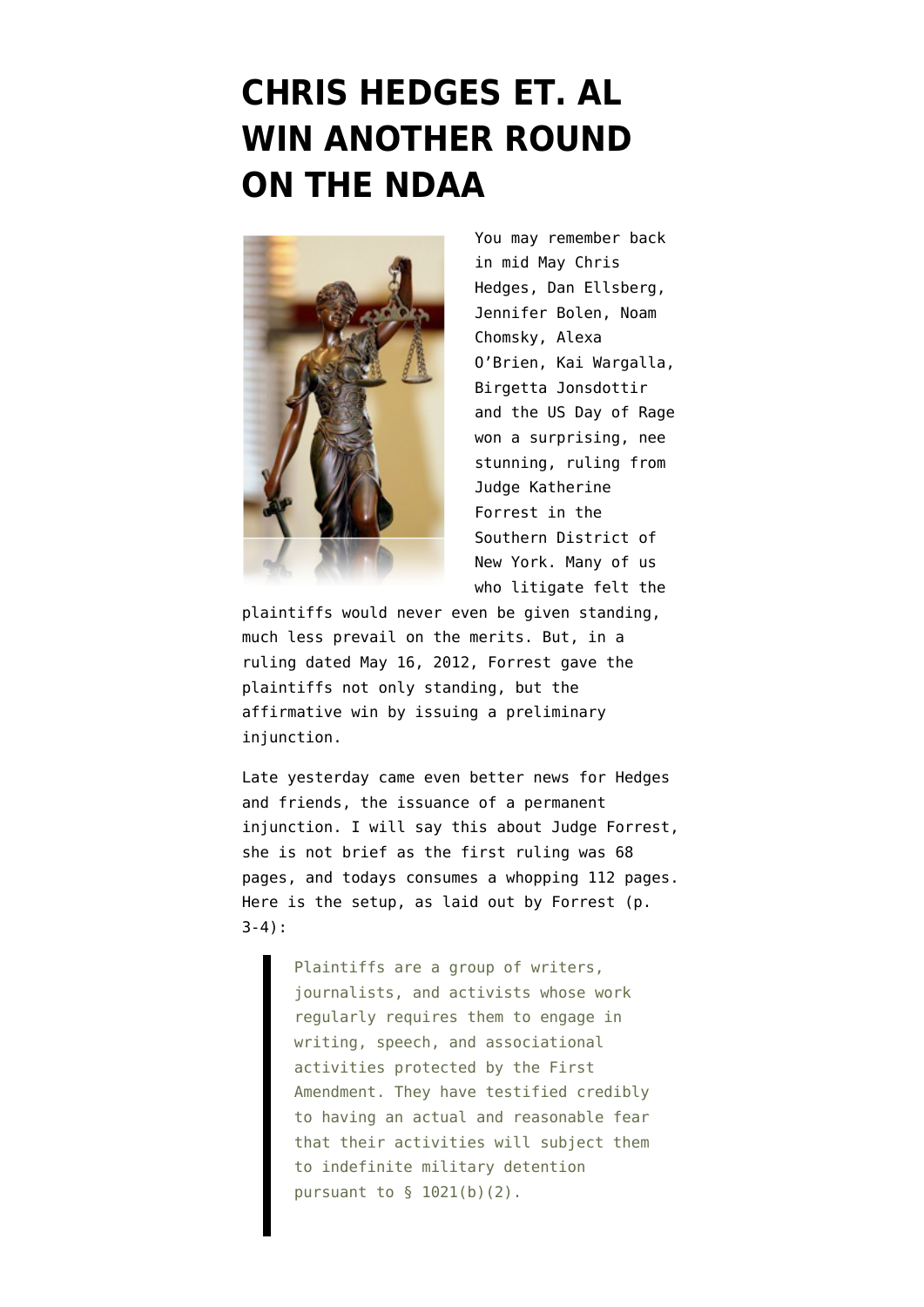At the March hearing, the Government was unable to provide this Court with any assurance that plaintiffs' activities (about which the Government had known–and indeed about which the Government had previously deposed those individuals) would not in fact subject plaintiffs to military detention pursuant to § 1021(b)(2). Following the March hearing (and the Court's May 16 Opinion on the preliminary injunction), the Government fundamentally changed its position.

In its May 25, 2012, motion for reconsideration, the Government put forth the qualified position that plaintiffs' particular activities, as described at the hearing, if described accurately, if they were independent, and without more, would not subject plaintiffs to military detention under § 1021. The Government did not–and does not–generally agree or anywhere argue that activities protected by the First Amendment could not subject an individual to indefinite military detention under § 1021(b)(2). The First Amendment of the U.S. Constitution provides for greater protection: it prohibits Congress from passing any law abridging speech and associational rights. To the extent that  $\S$  1021(b)(2) purports to encompass protected First Amendment activities, it is unconstitutionally overbroad.

A key question throughout these proceedings has been, however, precisely what the statute means–what and whose activities it is meant to cover. That is no small question bandied about amongst lawyers and a judge steeped in arcane questions of constitutional law; it is a question of defining an individual's core liberties. The due process rights guaranteed by the Fifth Amendment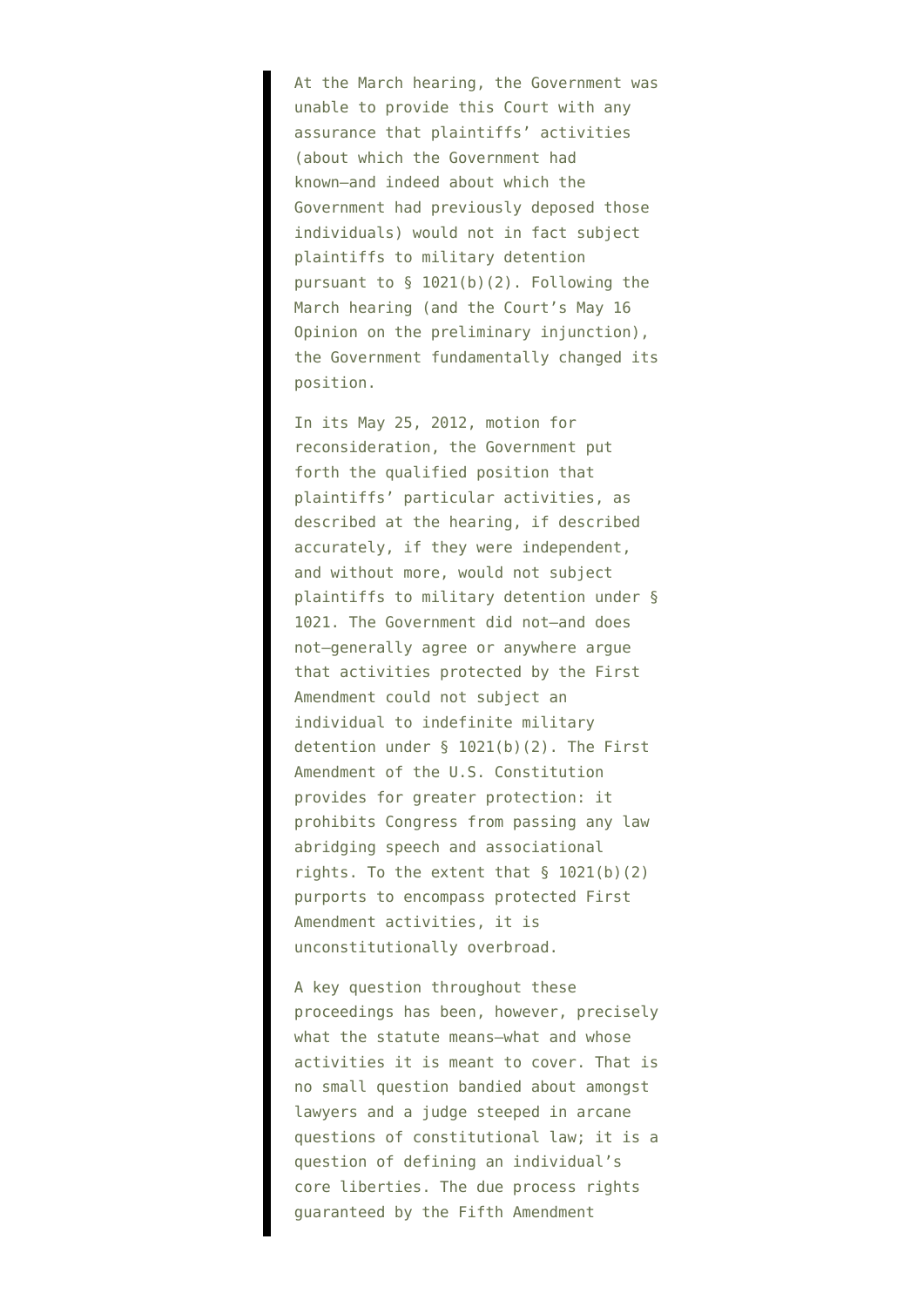require that an individual understand what conduct might subject him or her to criminal or civil penalties. Here, the stakes get no higher: indefinite military detention–potential detention during a war on terrorism that is not expected to end in the foreseeable future, if ever. The Constitution requires specificity–and that specificity is absent from § 1021(b)(2).

Those were the stakes in the litigation and Katherine Forrest did not undersell them in the least. Now, truth be told, there is not really a lot of new ground covered in the new decision that was not touched on in the earlier ruling, but it is even more fleshed out and also formalizes a declination of the government's motion for reconsideration filed in June as well as argument on the additional grounds necessary for a permanent injunction over the preliminary injunction initially entered. As [Charlie Savage](http://www.nytimes.com/2012/09/13/us/judge-blocks-controversial-indefinite-detention-law.html?smid=tw-share) [pointed out](http://www.nytimes.com/2012/09/13/us/judge-blocks-controversial-indefinite-detention-law.html?smid=tw-share), it is a nice little gift coming on the same day the House voted 301-118 to re-up the dastardly FISA Amendments Act.

And Forrest really did go out of her way to slap back the government's bleating that courts should stay out of such concerns and leave them to the Executive and Legislative Branches, an altogether far too common and grating refrain in DOJ arguments in national security cases (p 11-12):

> The Court is mindful of the extraordinary importance of the Government's efforts to safeguard the country from terrorism. In light of the high stakes of those efforts as well as the executive branch's expertise, courts undoubtedly owe the political branches a great deal of deference in the area of national security. See Holder v. Humanitarian Law Project, 130 S. Ct. 2705, 2711 (2010). Moreover, these same considerations counsel particular attention to the Court's obligation to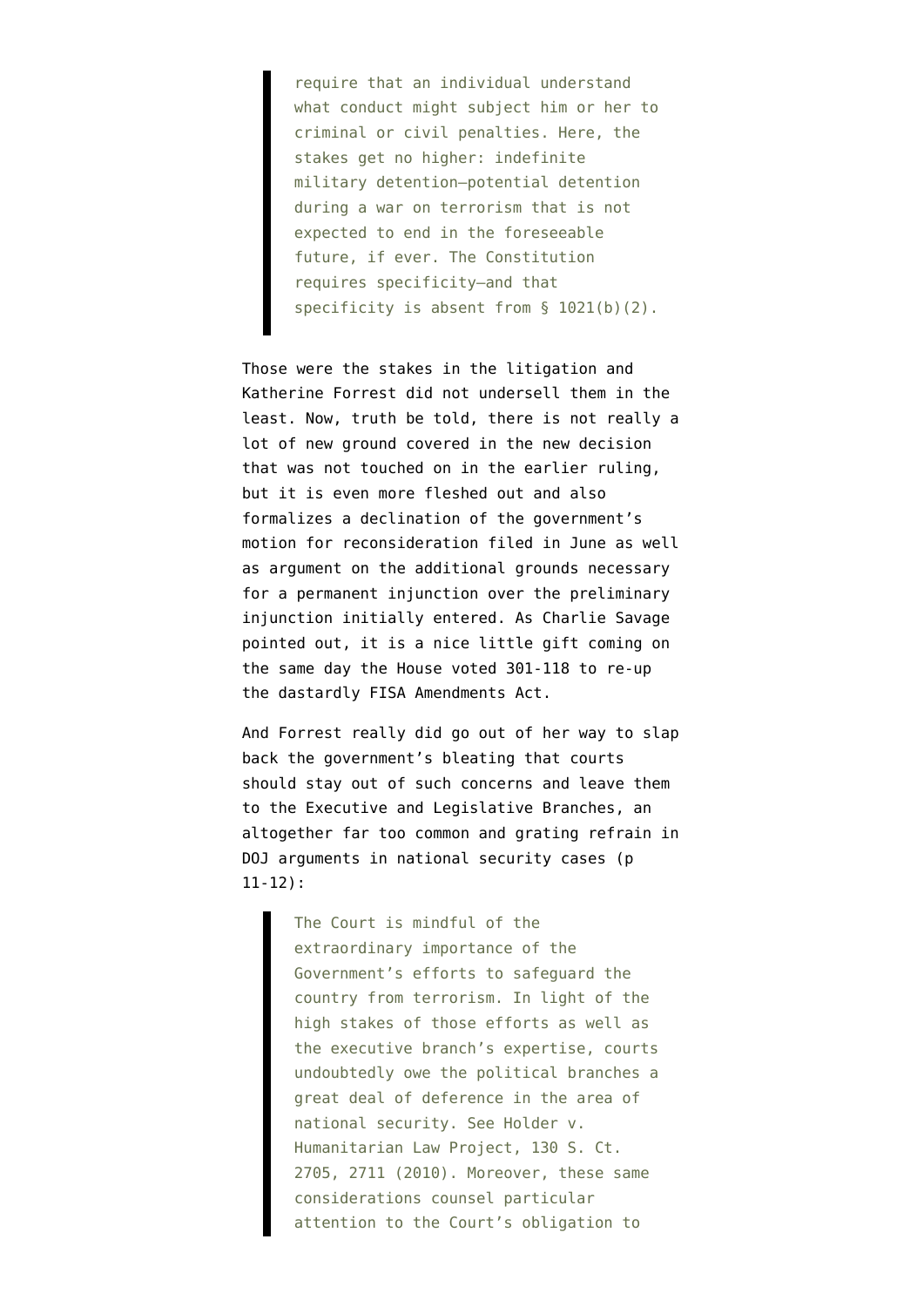avoid unnecessary constitutional questions in this context. Cf. Ashwander v. Tenn. Valley Auth., 297 U.S. 288, 347 (1936) (Brandeis, J., concurring) ("The Court will not pass upon a constitutional question although properly presented by the record, if there is also present some other ground upon which the case may be disposed of."). Nevertheless, the Constitution places affirmative limits on the power of the Executive to act, and these limits apply in times of peace as well as times of war. See, e.g., Ex parte Milligan, 72 U.S. (4 Wall.) 2, 125-26 (1866). Heedlessly to refuse to hear constitutional challenges to the Executive's conduct in the name of deference would be to abdicate this Court's responsibility to safeguard the rights it has sworn to uphold.

And this Court gives appropriate and due deference to the executive and legislative branches–and understands the limits of its own (and their) role(s). But due deference does not eliminate the judicial obligation to rule on properly presented constitutional questions. Courts must safeguard core constitutional rights. A long line of Supreme Court precedent adheres to that fundamental principle in unequivocal language. Although it is true that there are scattered cases–primarily decided during World War II–in which the Supreme Court sanctioned undue deference to the executive and legislative branches on constitutional questions, those cases are generally now considered an embarrassment (e.g., Korematsu v. United States, 323 U.S. 214 (1944) (upholding the internment of Japanese Americans based on wartime security concerns)), or referred to by current members of the Supreme Court (for instance, Justice Scalia) as "wrong" (e.g., Ex parte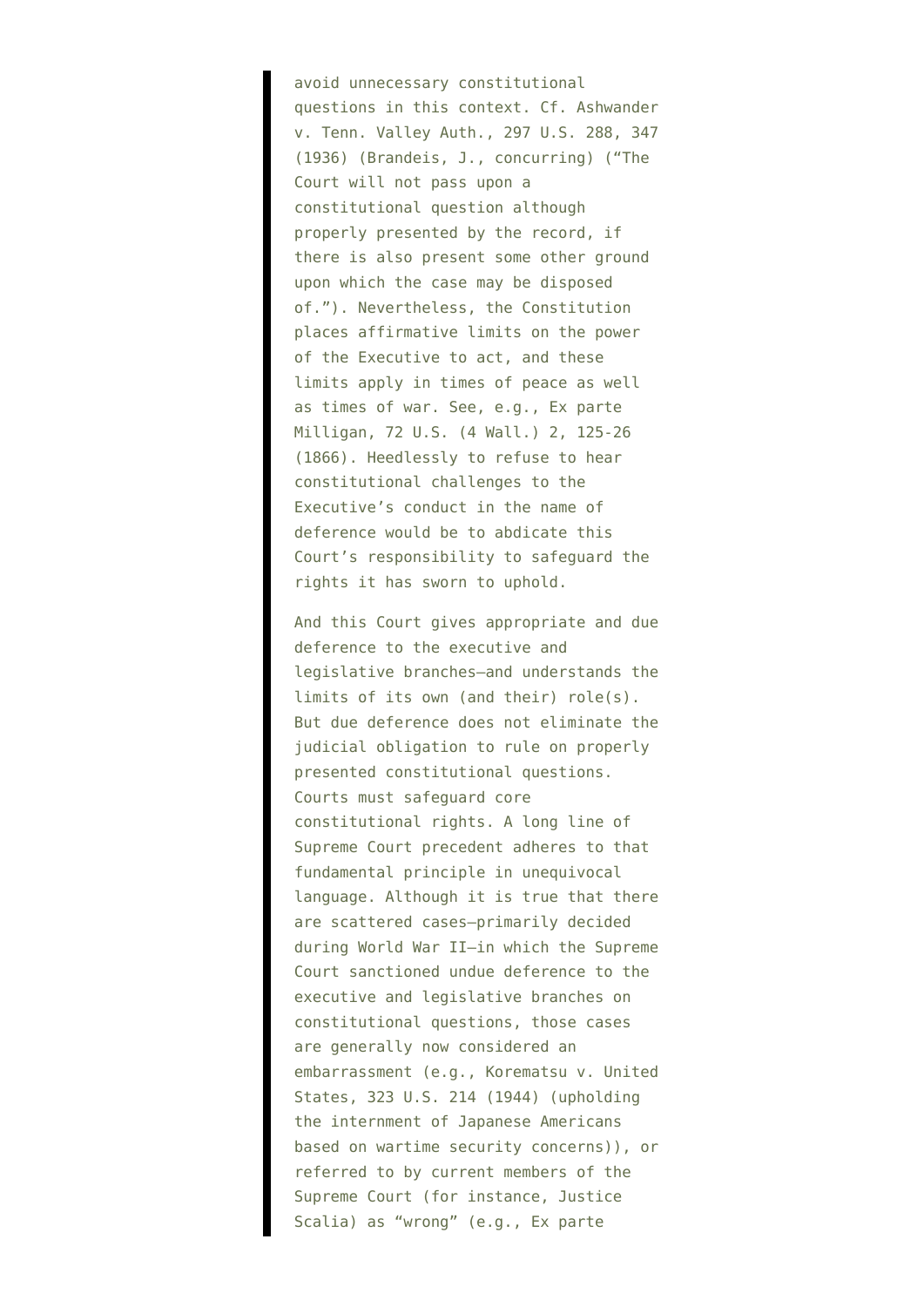Quirin, 317 U.S. 1 (1942) (allowing for the military detention and execution of an American citizen detained on U.S. soil)). Presented, as this Court is, with unavoidable constitutional questions, it declines to step aside.

If you relish such things, especially the rare ones where the good guys win, [the whole decision](http://www.emptywheel.net/wp-content/uploads/2012/09/12-Civ.-00331-2012.09.12-Permanent-Injunction.pdf) [is at the link](http://www.emptywheel.net/wp-content/uploads/2012/09/12-Civ.-00331-2012.09.12-Permanent-Injunction.pdf). If you would like to read more, but not the entire 112 pages, the summary portion is contained in pages 3-14. For those longtime readers of Emptywheel, note the citation to *Ex Parte Milligan* on pages 12, 37, 51 and 79. Our old friend Mary would have been overjoyed by such liberal use of *Milligan*, especially this passage by Judge Forrest on pages 79-80:

> A few years later, in *Milligan*, the Supreme Court held: "Neither the President, nor Congress, nor the Judiciary can disturb any one of the safeguards of civil liberty incorporated into the Constitution, except so far as the right is given to suspend in certain cases the privilege of the writ of habeas corpus." 71 U.S. at 4. The Court stated, "No book can be found in any library to justify the assertion that military tribunals may try a citizen at a place where the courts are open." Id. at 73.

Indeed. Keep this is mind, because the concept of military tribunals not being appropriate to try citizens "at a place where the courts are open" is a critical one. Although the language invokes "citizens", the larger concept of functioning courts being preferable will be coming front and center as the Guantanamo Military Tribunals move through trial and into the appellate stages, and will also be in play should Julian Assange ever really be extradited for trial in the United States (a big if, but one constantly discussed).